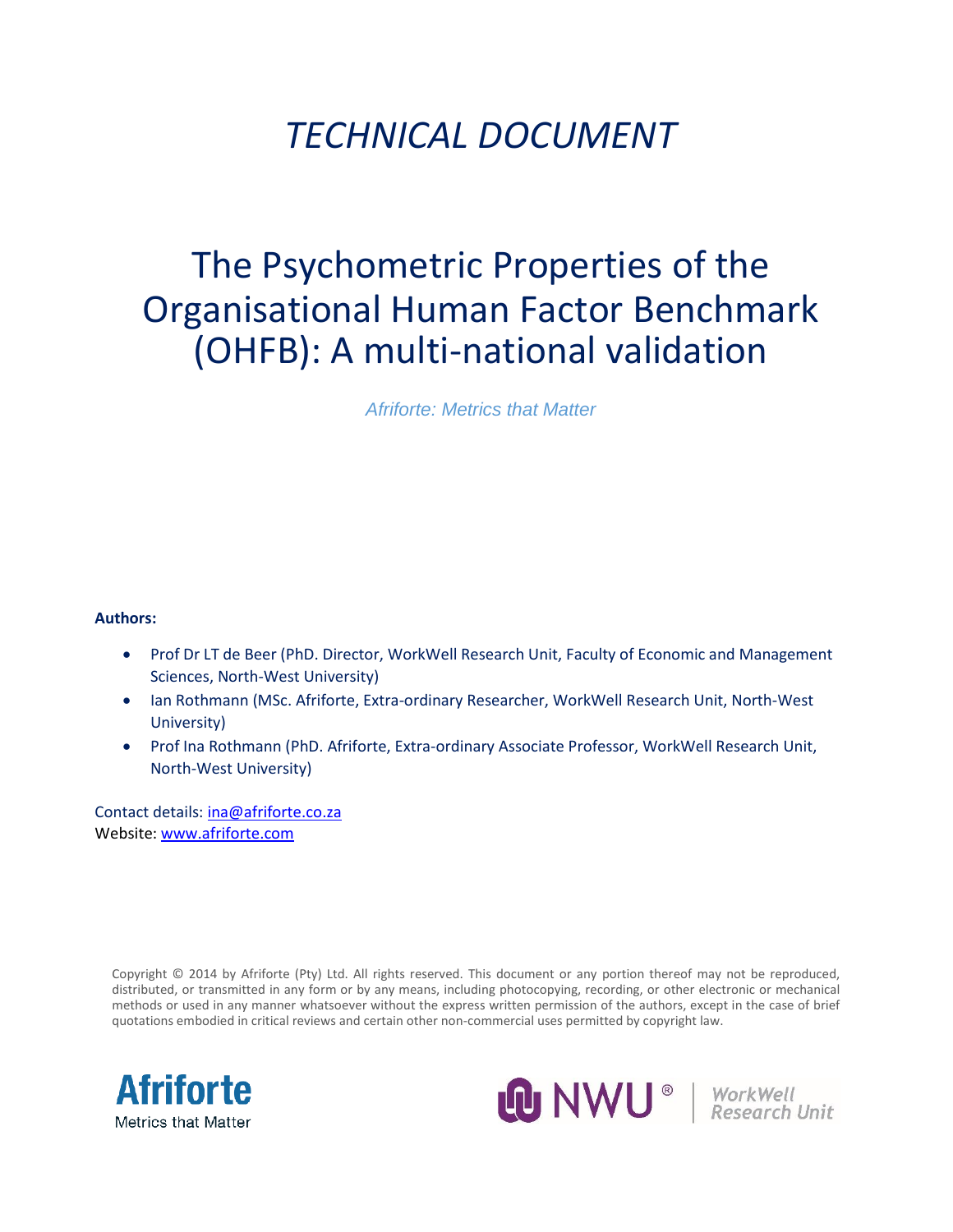# Contents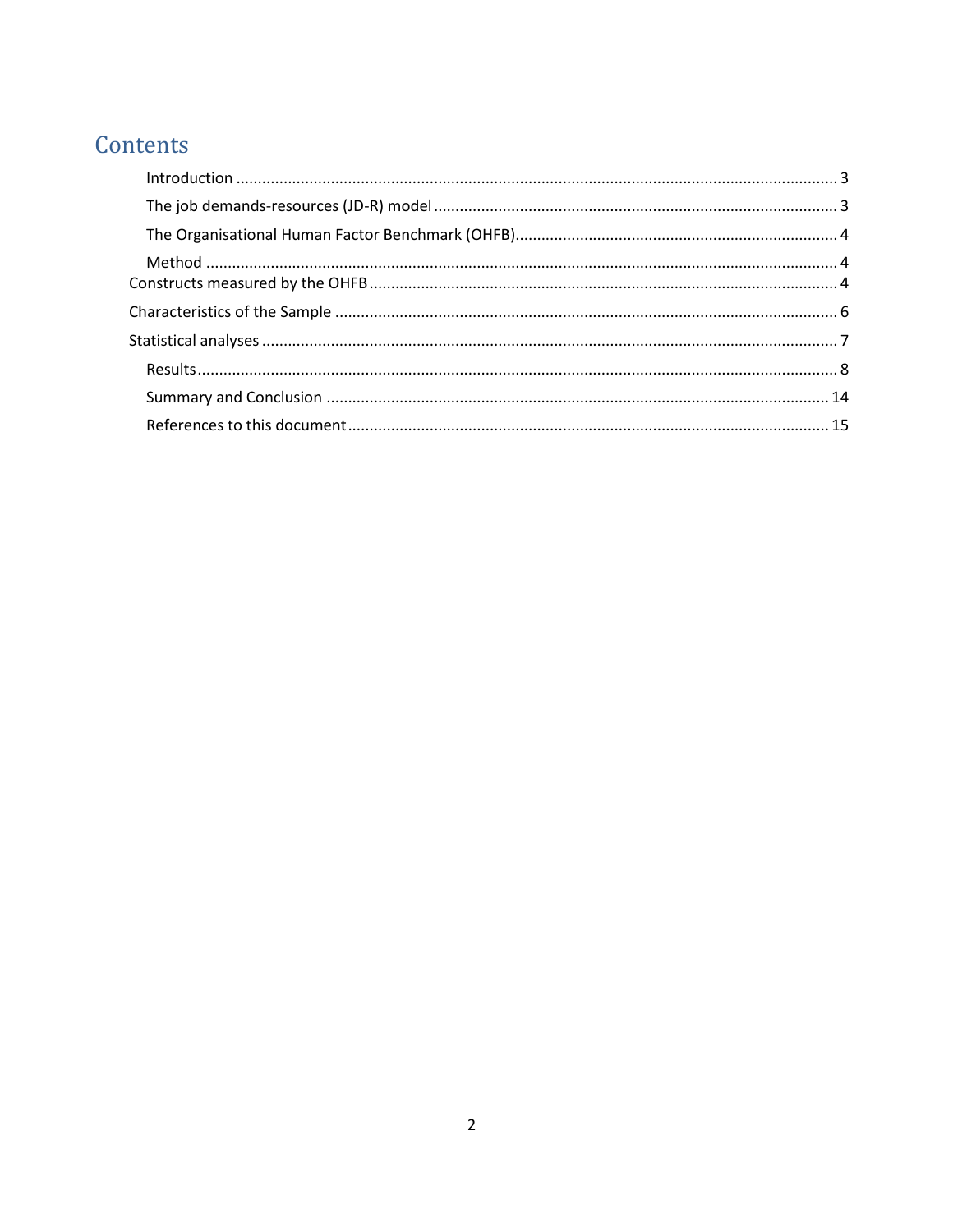#### <span id="page-2-0"></span>Introduction

Work stress and its consequences for individual and organisational performance have been, and are, of increasing interest to academics, employers, and management practitioners. To attempt to explain the dynamic processes in employees and organisational work climates various work stress models were proposed and tested which started to light the way e.g. Effort-Reward-Imbalance (ERI) model (Siegrist, 1996; Van Vegchel, de Jonge, Bosma, & Schaufeli, 2005), the Person-Environment Fit Model (French, Kaplan, & Harrison, 1982) and the Demand-Control model (DCM; Karasek, 1979). Additionally, with the advent of the positive psychology paradigm about a decade go the way stakeholders view these dynamics changed, i.e., the emphasis moved from a disease perspective to a fortegenic perspective (Seligman & Csikszentmihalyi, 2000).

### <span id="page-2-1"></span>The job demands-resources (JD-R) model

The job demands-resources (JD-R) model is, arguably, the pinnacle of work stress models in that it encompasses both the positive and the negative processes at work. In the positive process, also called the motivational process, a balance between job demands and job resources lead to work engagement and extra-role performance (e.g., commitment, citizenship behaviour, and retention). Contrastingly, the negative process, also called the health impairment process, presents that an imbalance between job demands and job resources leads to the erosion of employee energy in the form of exhaustion and cynicism (the core components of burnout). If left unchecked high burnout levels will then lead to both psychological and physical ill health which reduces the employee's ability to function optimally and also affects commitment to the organisation (cf. Bakker & Demerouti, 2007; Bakker, Demerouti, & Euwema, 2005; Bakker, Demerouti, Sanz-Vergel, 2014; Bakker, Demerouti, Taris, Schaufeli, & Schreurs, 2003; Bakker, Hakanen, Demerouti, & Xanthopoulou, 2007; De Beer, Rothmann Jr., & Pienaar, 2012; De Beer, Pienaar, & Rothmann Jr., 2013; Demerouti, Bakker, Nachreiner, & Schaufeli, 2001; Llorens, Bakker, Schaufeli, & Salanova, 2006; Schaufeli & Bakker, 2004; Schaufeli & Taris, 2005).

Therefore, what happens in the work climate (demands & resources), eventually affects the work- related well-being of employees (burnout & engagement), which in turn eventually affects individual and organisational outcomes (e.g., health, turnover, commitment, productivity). The model has proven itself to hold firm: intuitively, theoretically, statistically, and practically.



Figure 1. *The job demands-resources model.*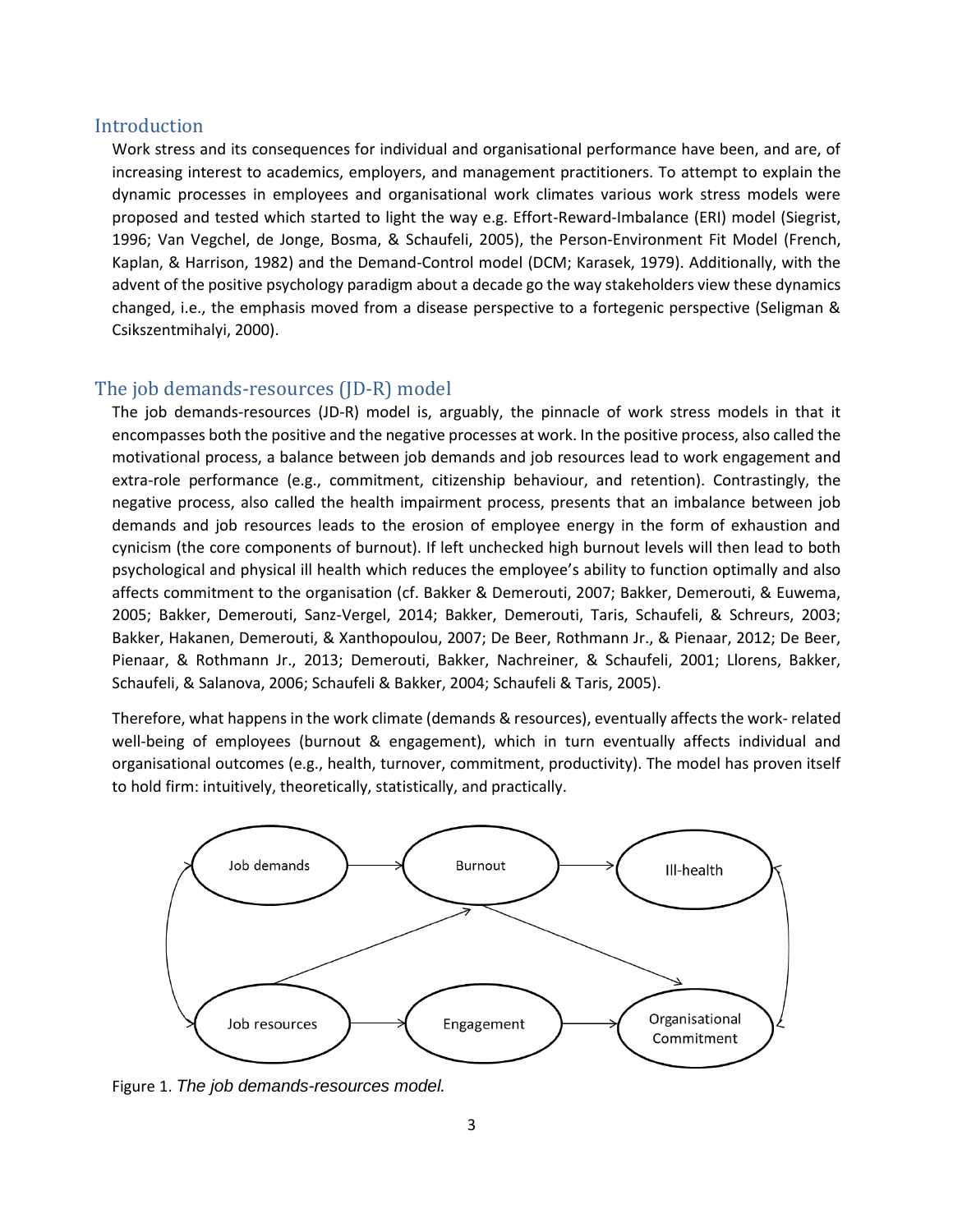# <span id="page-3-0"></span>The Organisational Human Factor Benchmark (OHFB)

The Organisational Human Factor Benchmark (OHFB) is - the culmination of at least 15 years of research by the <sup>1</sup>WorkWell Research Unit of the North-West University - grounded in the foundation of the JD-R model (Afriforte, 2013). Its main purpose is to enable organisations and applicable accredited users to identify dynamics in the organisational climate; thereby diagnosing potential areas for intervention purposes. However, it also indicates where things are going well (areas to learn from).

In other words, the OHFB can identify the current state(s) of: i) The work climate, ii) employee well- being, and iii) individual and organisational outcomes related to the former. In being able to identify all these variables with the survey the statistical relationships can be estimated between them, making the JD-R model a predictive model, and giving the OHFB system varying predictive capabilities according to analysis insight. Although the instrument has been validated in many other contexts, the goal of this study is to validate the psychometric properties of the OHFB in a multi-national context.

# <span id="page-3-1"></span>Method

<span id="page-3-2"></span>Constructs measured by the OHFB

#### *Organisational climate*

#### **Job demands**

"chronic job demands (indicated below) and a lack of sufficient job resources to buffer these demands have been found to lead to burnout and eventual ill health (Bakker, Demerouti, & Sanz-Vergel, 2014; Bakker & Demerouti, 2007; Demerouti et al., 2001; Schaufeli & Bakker, 2005; Schaufeli & Salanova, 2007).

- Pace and amount of work (Amount of work, and the time pressure associated) [3 items]
- Emotional load (Emotionally upsetting situations at work) [3 items]
- Quantitative (mental) load [3 items]

#### **Job resources**

""those physical, psychological, social, or organisational aspects of the work context that (1) can reduce the health impairment effect of job demands, (2) are functional in achieving work goals, and (3) stimulate personal growth, development and learning" (Schaufeli & Bakker, 2004, p. 296).

- Career paths (also an indicator of job insecurity) [3 items]
- Colleague support [3 items]
- Communication [3 items]
- Growth opportunities [3 items]
- Job information (Performance management) [4 items]
- Management style [3 items]
- Participation in decision-making [3 items]
- Physical resources [3 items]
- Remuneration [3 items]
- Role clarity [3 items]
- Supervisor support [3 items]

 $<sup>1</sup>$  The initial experimental assessment instrument for research purposes was called the SAEHWS</sup>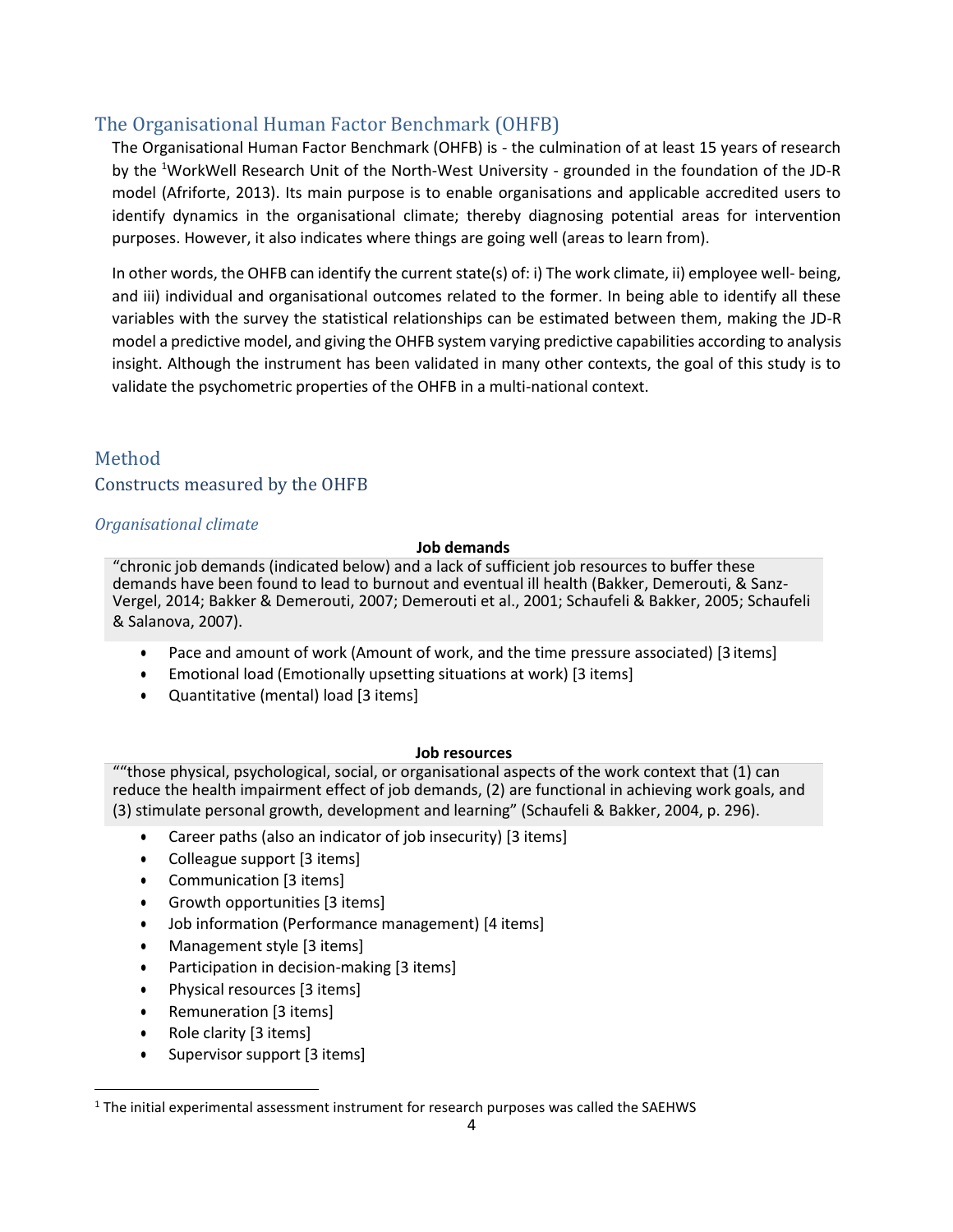#### *Work-related well-being*

#### **Burnout**

Schaufeli and Enzmann (1998, p. 36) define burnout as "a persistent, negative, work-related state of mind in 'normal individuals' that is primarily characterized by exhaustion, which is accompanied by distress, a sense of reduced effectiveness, decreased motivation, and the development of dysfunctional attitudes and behaviours at work". Burnout thus reflects a process of deteriorating energetic resources.

- Core components measured:
	- o Exhaustion [5 items]
	- o Mental distance (Cynicism) [4 items]

#### **Work engagement**

Work engagement is defined as a "positive, work-related state of mind in employees characterised by vigour, dedication, and absorption" (Schaufeli, Salanova, Gonzalez-Roma, & Bakker, 2002, p. 74). The core components of engagement are considered as: Vigour and dedication (Schaufeli & Bakker, 2004). But absorption, which is more related to the concept of 'flow' (Csikszentmihalyi, 1990), can be seen as resultant of being engaged at work (cf. Langelaan, 2007).

- Core components measured:
	- o Vitality (Vigor) [5 items]
	- o Work devotion (Dedication) [5 items]

#### *Employee outcomes*

#### **Negative outcomes: Ill health**

Unchecked burnout eventually deteriorates into psychological and physical ill health – which could eventually lead to mortality.

- Psychological ill health [7 items]
	- o E.g. anxiety, depressive symptoms, loss of sense of humour
- Physical ill health [6 items]
	- o E.g. diabetes, high blood pressure, irritable bowel syndrome

#### **Desired outcomes: Retention, commitment, corporate citizenship behaviour (CCB)**

A balance in job demands and resources leads to extra-role performance and other desired organisational outcomes.

- Reduced turnover intention (Retention) [4 items]
- Corporate citizenship behaviour (Willingness to walk the extra mile) [7 items]

#### *Other variables*

#### **Other useful variables**

The OHFB also considers additional variables in analysis to be able to make more accurate predictions – and isolate risk cases/areas more confidently.

- Person-job fit [4 items]
- Productivity and Absenteeism [2 items]
- Resilience levels [6 items]
- Health and Lifestyle (e.g. smoking, drinking, exercise) [5 items]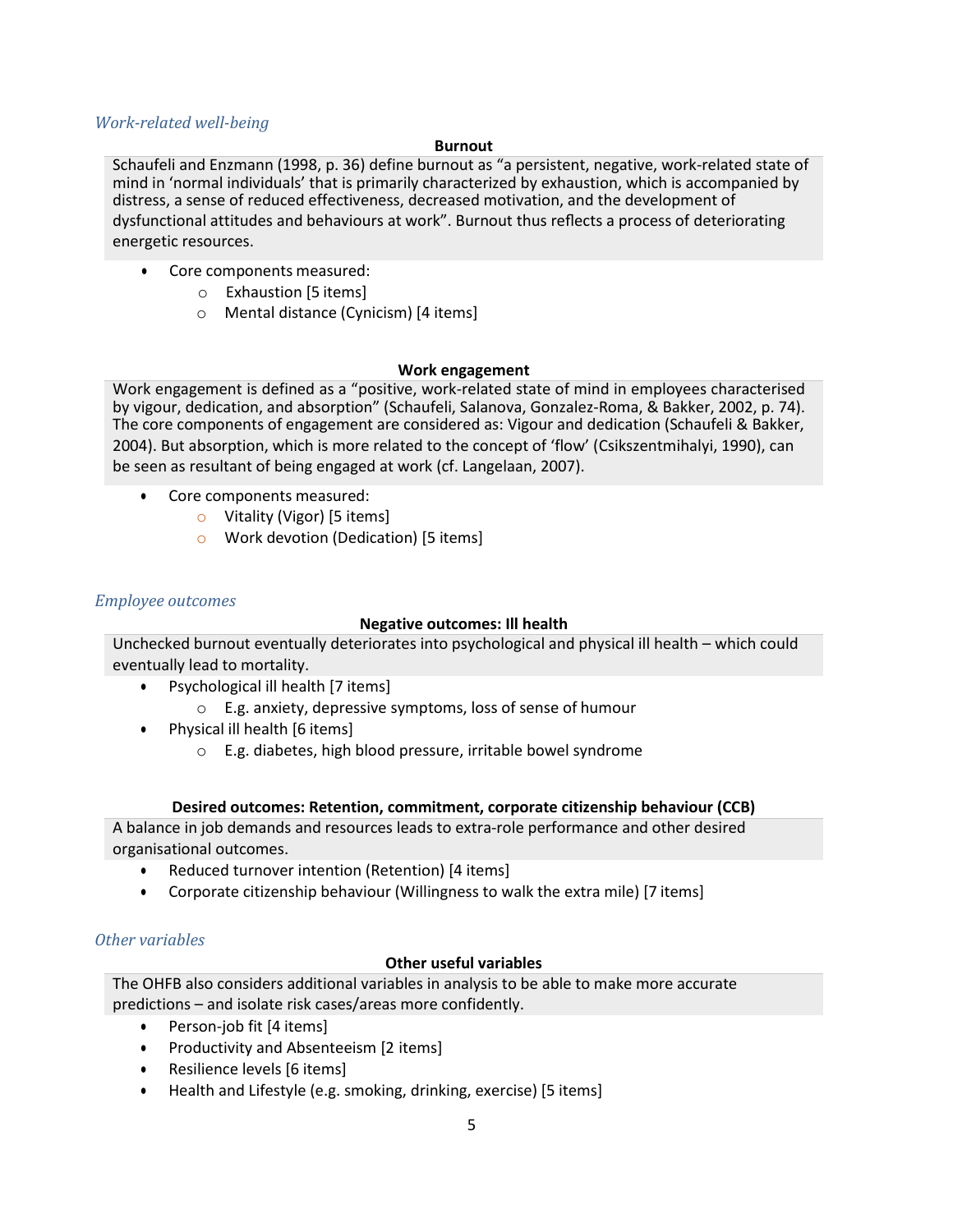### <span id="page-5-0"></span>Characteristics of the Sample

The data was collected from 7027 employees between August 2011 and December 2013 from multiple multi-national companies in several industries including mining, manufacturing, oil, retail, medical, hospitality, telecommunications, and other industries. [Table 1](#page-5-1) provides a breakdown of continents sampled from. [Table 2 g](#page-5-2)ives an overview of occupation category according to the Standard Occupation Classification of 2010 (SOC2010). In terms of demographics, females were slightly more represented (55.2%) and 35.4% of the employees were between the ages of 30 and 39.

#### <span id="page-5-1"></span>*Table 1*

| <b>CONTINENT</b>   | #    | %       |
|--------------------|------|---------|
| US & Canada        | 1497 | 21.3%   |
| Asia               | 989  | 14.1%   |
| Australia          | 608  | 8.7%    |
| Europe             | 893  | 12.7%   |
| Middle-East        | 326  | 4.6%    |
| United Kingdom     | 622  | 8.9%    |
| Africa             | 2092 | 29.8%   |
| <b>GRAND TOTAL</b> | 7027 | 100.00% |

#### <span id="page-5-2"></span>*Table 2*

| <b>OCCUPATION CATEGORY</b>                       | #    | ℅       |
|--------------------------------------------------|------|---------|
| Administrative and Secretarial Occupations       | 908  | 12.9%   |
| Associate Professional and Technical Occupations | 658  | 9.4%    |
| Caring, Leisure and Other Service Occupations    | 916  | 13.0%   |
| <b>Elementary Occupations</b>                    | 994  | 14.1%   |
| Managers, Directors and Senior Officials         | 724  | 10.3%   |
| Process, Plant and Machine Operatives            | 744  | 10.6%   |
| <b>Professional Occupations</b>                  | 950  | 13.5%   |
| Sales and Customer Service Occupations           | 488  | 6.9%    |
| <b>Skilled Trades Occupations</b>                | 645  | 9.2%    |
| <b>TOTAL</b>                                     | 7027 | 100.00% |

#### *Table 3*

| <b>GENDER</b> | # | %    |         |
|---------------|---|------|---------|
| <b>FEMALE</b> |   | 3878 | 55.2%   |
| MALF          |   | 3149 | 44.8%   |
| <b>TOTAL</b>  |   | 7027 | 100.00% |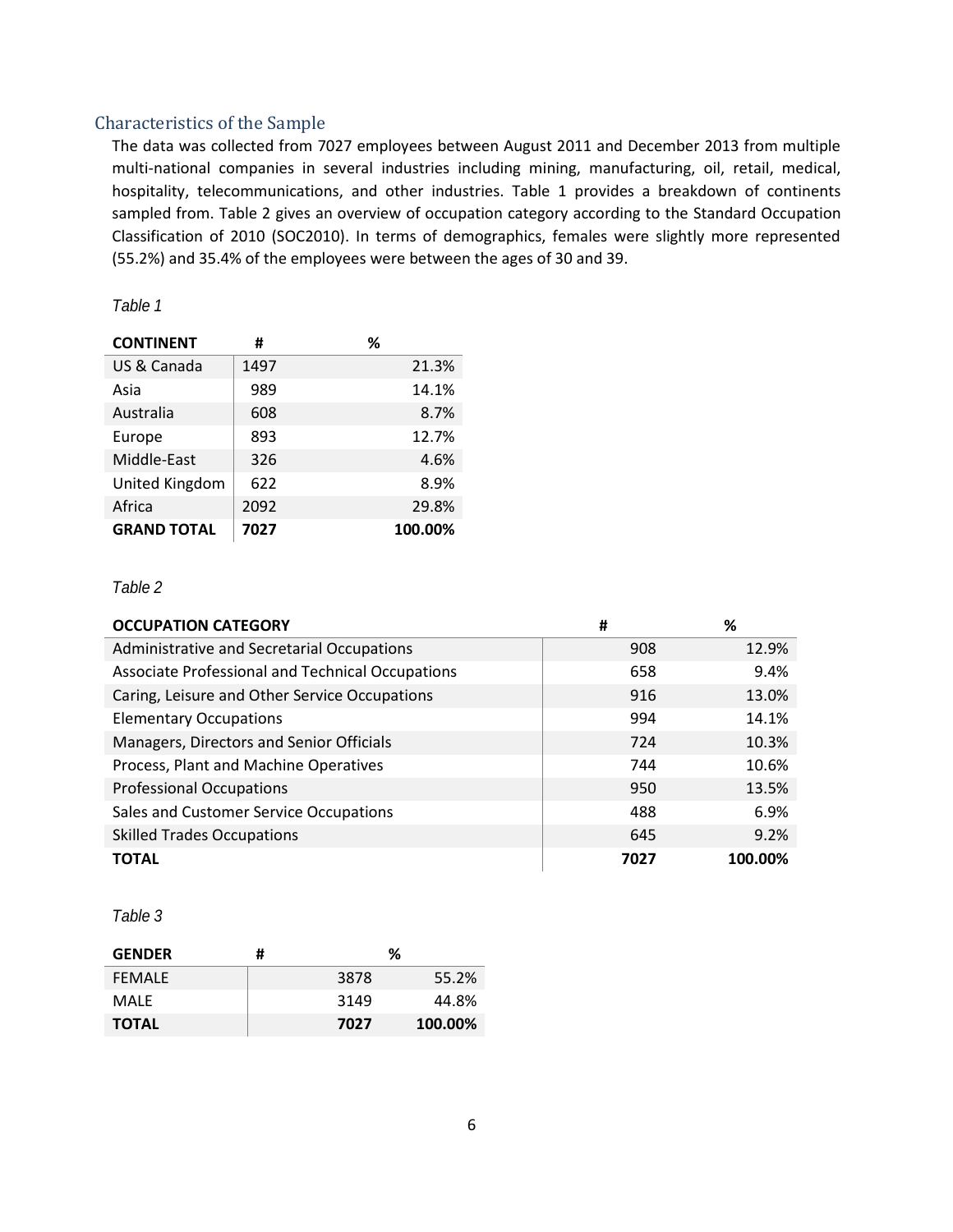#### *Table 4*

| AGE          | # | ℅    |         |  |  |  |
|--------------|---|------|---------|--|--|--|
| < 20         |   | 5    | 0.07%   |  |  |  |
| 30-39        |   | 2486 | 35.4%   |  |  |  |
| 40-49        |   | 1853 | 26.4%   |  |  |  |
| 50-59        |   | 1242 | 17.7%   |  |  |  |
| 60 AND OLDER |   | 142  | 2.0%    |  |  |  |
| <b>TOTAL</b> |   | 7027 | 100.00% |  |  |  |

#### <span id="page-6-0"></span>Statistical analyses

In order to demonstrate the psychometric properties of the OHFB confirmatory factor analyses (CFA) will be conducted with Mplus 7.11 (Muthen & Muthen, 2013). Mplus is currently the most advanced and accurate structural equation modeling package available; it has the ability to analyse categorical indicators and also continuous indicator, simultaneously, with Bayesian estimation methods. Bayesian estimation will be applied because of its effectiveness in solving models with many parameters, as is typically the case with the OHFB given the large number of constructs and itemsinvolved.

First, alpha and omega reliability coefficients will be calculated for all variables. Both alpha and omega coefficients were calculated as indicators of the reliability of constructs; the popular alpha coefficient has been shown to be problematic, i.e. it is a poor estimate of internal consistency and in some cases a gross overestimate (cf. Raykov, 2012; Revelle & Zinbarg, 2009; Sijtsma, 2009). Subsequently, a measurement model will be specified and reported with CFA methods. In accordance with common scientific bestpractices the measurement model will be tested with all items and constructs in a single model. The results of the CFA will provide the reader with loadings of each item on the estimated latent variable (including the communality) that it is expected to measure. The Bayesian estimator will be implemented with 8 chains and 100 000 iterations to ensure proper chain mixing. This will be confirmed by checking the parameter trace plots.

Finally, the correlation matrix will be presented in order to show how the different variables from the model are associated with each other. The practical effect sizes for correlation coefficients will be considered as follows: r > 0.29 = medium effect; r > .49 a large effect.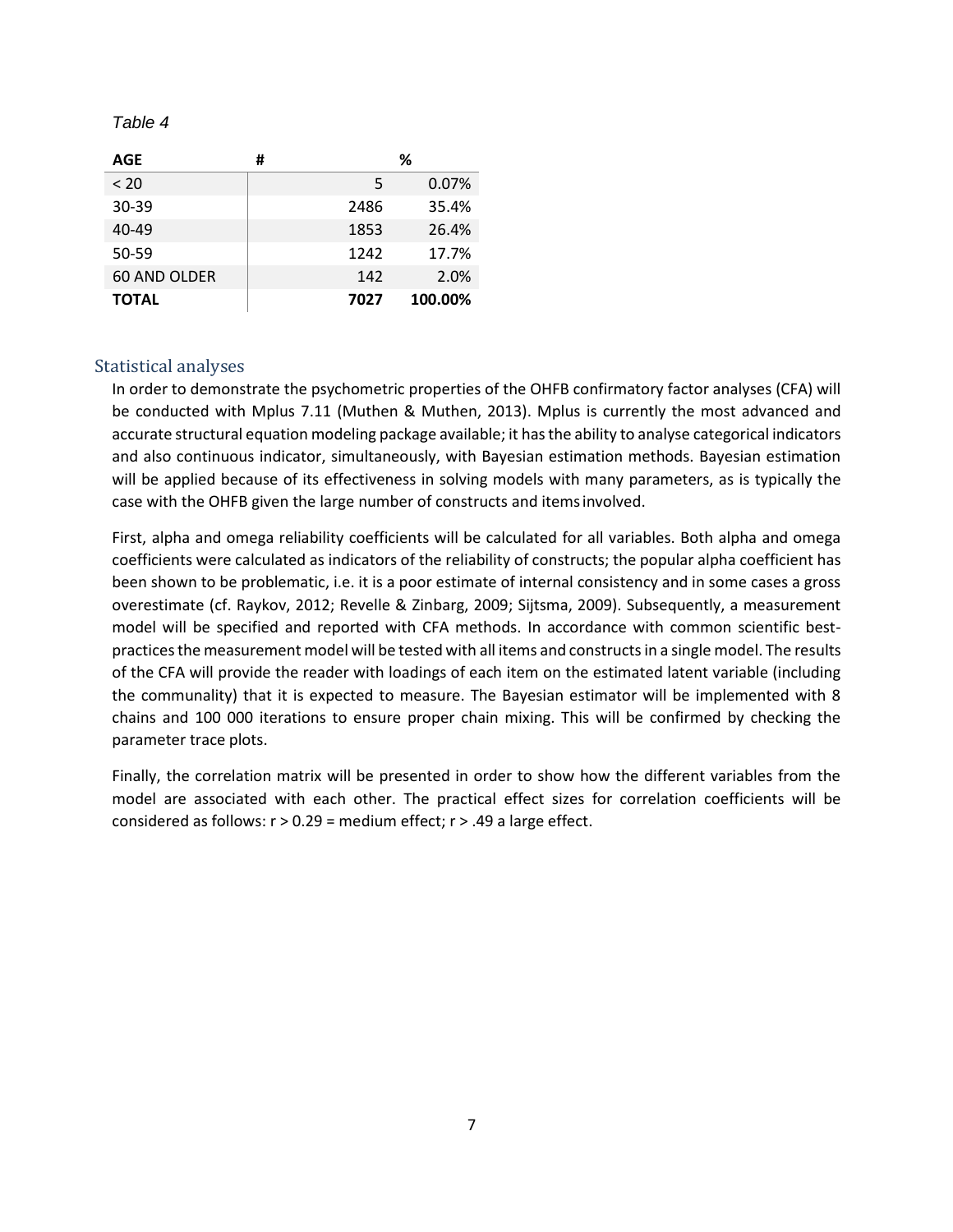# <span id="page-7-0"></span>Results

Table 5 presents the alpha and omega reliability coefficients for the latent variables.

*Table 5 - Reliability*

| <b>Variable</b>                 | Alpha $(\alpha)$ | Omega $(\omega)$ |
|---------------------------------|------------------|------------------|
| <b>Emotional load</b>           | 0.726            | 0.765            |
| Pace and amount of work         | 0.712            | 0.754            |
| <b>Quantitative load</b>        | 0.710            | 0.752            |
| <b>Burnout</b>                  | 0.875            | 0.926            |
| <b>Engagement</b>               | 0.898            | 0.941            |
| <b>Colleague Relationships</b>  | 0.854            | 0.895            |
| <b>Equipment</b>                | 0.866            | 0.914            |
| <b>Role clarity</b>             | 0.813            | 0.848            |
| Participation                   | 0.786            | 0.813            |
| Communication                   | 0.820            | 0.874            |
| <b>Supervisory support</b>      | 0.887            | 0.920            |
| <b>Job information</b>          | 0.875            | 0.911            |
| <b>Growth opportunities</b>     | 0.745            | 0.780            |
| <b>Turnover intention</b>       | 0.843            | 0.870            |
| <b>CCB</b>                      | 0.854            | 0.903            |
| <b>Resilience</b>               | 0.843            | 0.887            |
| <b>Psychological ill-health</b> | 0.874            | 0.915            |
| <b>Physical ill-health</b>      | 0.821            | 0.864            |
| <b>Career possibilities</b>     | 0.892            | 0.932            |
| <b>Remuneration</b>             | 0.874            | 0.927            |

All of the alpha and omega reliability coefficients were acceptable according to the acceptable guideline in the social sciences of  $\alpha$  and  $\omega$  > 0.70 (Sijtsma, 2009).

The CFA measurement model was specified, and the following results (Table 2) were evident: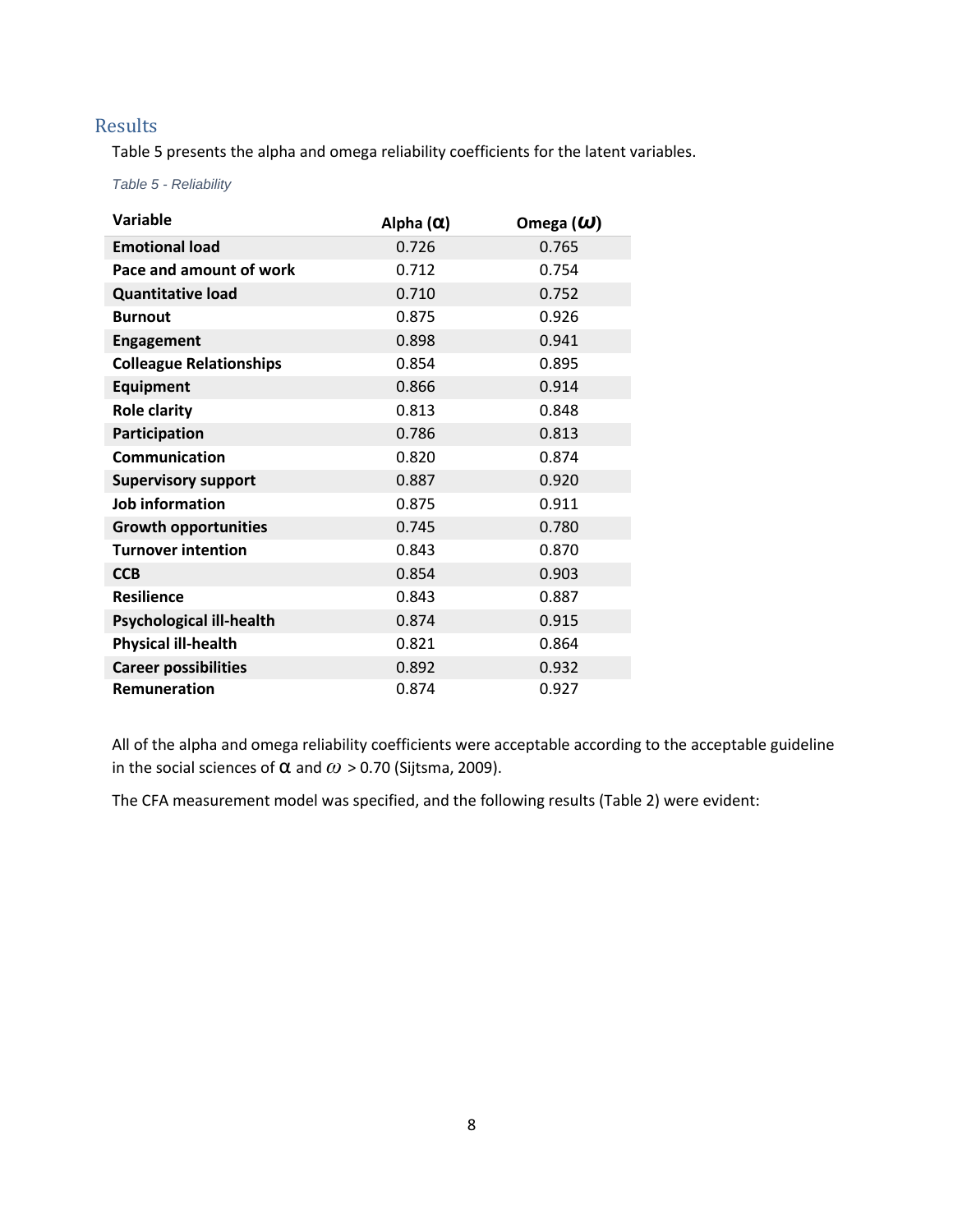#### *Table 6 - Results of the CFA with SEM methods*

|                    | <b>STD</b>     |       |         | 2.5%  | 2.5%         | Communality       |  |  |  |
|--------------------|----------------|-------|---------|-------|--------------|-------------------|--|--|--|
|                    | <b>LOADING</b> | S.D.  | p-Value | Lower | <b>Upper</b> | (R <sup>2</sup> ) |  |  |  |
|                    | $(\lambda)$    |       |         |       |              |                   |  |  |  |
| <b>ENGAGEMENT</b>  |                |       |         |       |              |                   |  |  |  |
| V11                | 0.767          | 0.006 | 0.000   | 0.755 | 0.779        | 0.588             |  |  |  |
| VI2                | 0.884          | 0.003 | 0.000   | 0.877 | 0.891        | 0.781             |  |  |  |
| V13                | 0.824          | 0.005 | 0.000   | 0.815 | 0.833        | 0.679             |  |  |  |
| V/4                | 0.600          | 0.009 | 0.000   | 0.582 | 0.616        | 0.360             |  |  |  |
| VI5                | 0.693          | 0.008 | 0.000   | 0.676 | 0.708        | 0.480             |  |  |  |
| WD1                | 0.886          | 0.003 | 0.000   | 0.879 | 0.892        | 0.785             |  |  |  |
| WD <sub>2</sub>    | 0.871          | 0.004 | 0.000   | 0.863 | 0.878        | 0.759             |  |  |  |
| WD3                | 0.855          | 0.004 | 0.000   | 0.847 | 0.863        | 0.731             |  |  |  |
| WD4                | 0.842          | 0.005 | 0.000   | 0.833 | 0.851        | 0.709             |  |  |  |
| WD5                | 0.502          | 0.010 | 0.000   | 0.482 | 0.521        | 0.252             |  |  |  |
|                    |                |       |         |       |              |                   |  |  |  |
| <b>BURNOUT</b>     |                |       |         |       |              |                   |  |  |  |
| EX1                | 0.740          | 0.007 | 0.000   | 0.727 | 0.752        | 0.548             |  |  |  |
| EX <sub>2</sub>    | 0.739          | 0.006 | 0.000   | 0.726 | 0.751        | 0.546             |  |  |  |
| EX3                | 0.711          | 0.007 | 0.000   | 0.698 | 0.725        | 0.506             |  |  |  |
| EX4                | 0.642          | 0.008 | 0.000   | 0.626 | 0.658        | 0.412             |  |  |  |
| EX <sub>5</sub>    | 0.747          | 0.006 | 0.000   | 0.734 | 0.759        | 0.558             |  |  |  |
| MD1                | 0.815          | 0.005 | 0.000   | 0.804 | 0.825        | 0.664             |  |  |  |
| MD <sub>2</sub>    | 0.845          | 0.004 | 0.000   | 0.836 | 0.854        | 0.714             |  |  |  |
| MD <sub>3</sub>    | 0.704          | 0.007 | 0.000   | 0.690 | 0.718        | 0.496             |  |  |  |
| MD4                | 0.602          | 0.009 | 0.000   | 0.584 | 0.619        | 0.362             |  |  |  |
|                    |                |       |         |       |              |                   |  |  |  |
| <b>PACE</b>        |                |       |         |       |              |                   |  |  |  |
| PACE1              | 0.691          | 0.009 | 0.000   | 0.674 | 0.708        | 0.477             |  |  |  |
| PACE <sub>2</sub>  | 0.767          | 0.008 | 0.000   | 0.752 | 0.782        | 0.588             |  |  |  |
| PACE3              | 0.688          | 0.009 | 0.000   | 0.670 | 0.705        | 0.473             |  |  |  |
|                    |                |       |         |       |              |                   |  |  |  |
| <b>QLOAD</b>       |                |       |         |       |              |                   |  |  |  |
| QLOAD1             | 0.774          | 0.009 | 0.000   | 0.757 | 0.791        | 0.599             |  |  |  |
| QLOAD <sub>2</sub> | 0.657          | 0.011 | 0.000   | 0.635 | 0.678        | 0.432             |  |  |  |
| QLOAD3             | 0.695          | 0.010 | 0.000   | 0.676 | 0.714        | 0.483             |  |  |  |
|                    |                |       |         |       |              |                   |  |  |  |
| <b>ELOAD</b>       |                |       |         |       |              |                   |  |  |  |
| ELOAD1             | 0.663          | 0.009 | 0.000   | 0.645 | 0.681        | 0.440             |  |  |  |
| ELOAD <sub>2</sub> | 0.615          | 0.010 | 0.000   | 0.595 | 0.635        | 0.378             |  |  |  |
| ELOAD3             | 0.845          | 0.008 | 0.000   | 0.828 | 0.860        | 0.714             |  |  |  |
|                    |                |       |         |       |              |                   |  |  |  |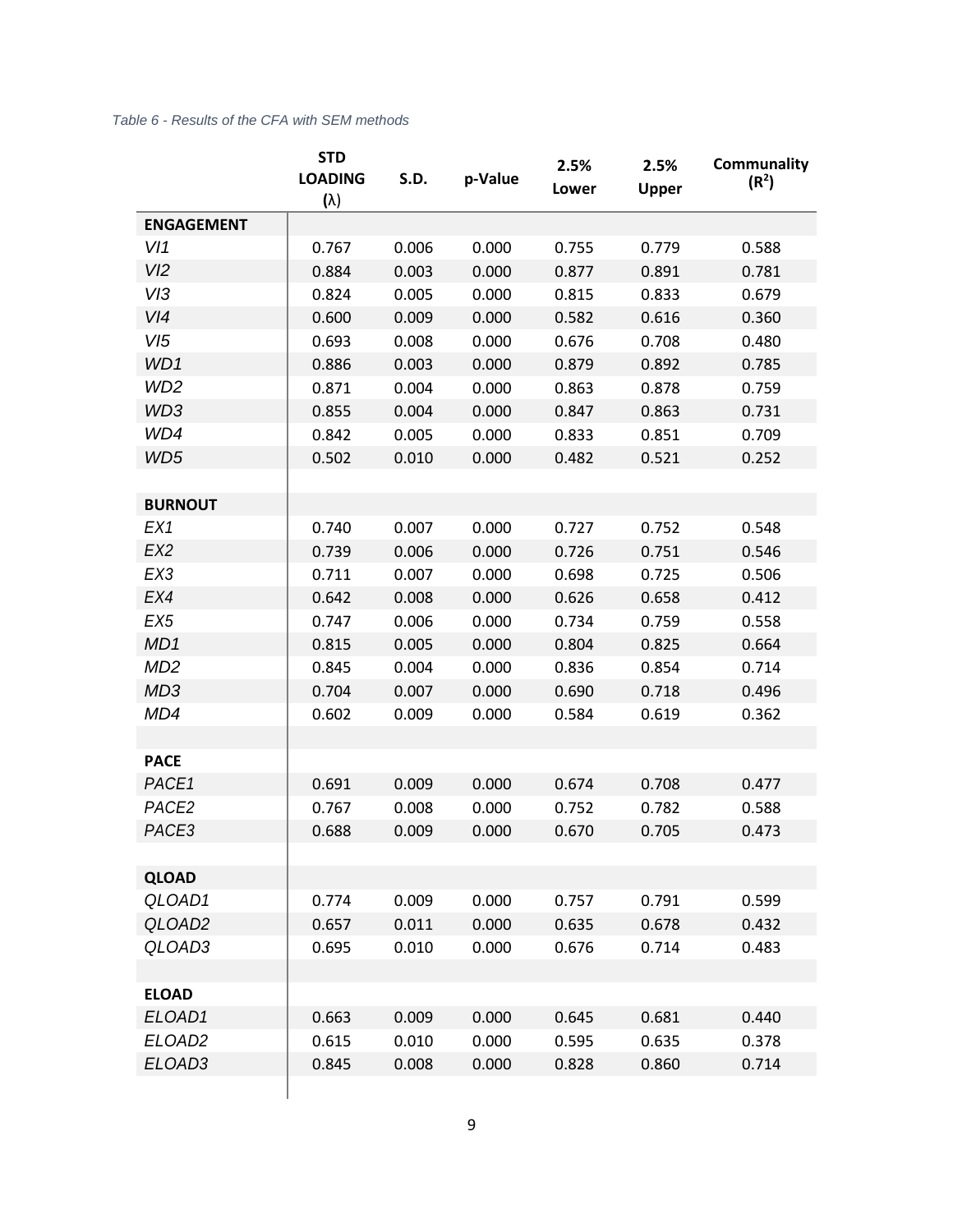| <b>GROWTH</b>                    |          |       |       |          |          |       |
|----------------------------------|----------|-------|-------|----------|----------|-------|
| GROWTH1                          | 0.882    | 0.006 | 0.000 | 0.870    | 0.893    | 0.778 |
| GROWTH <sub>2</sub>              | 0.695    | 0.009 | 0.000 | 0.678    | 0.711    | 0.483 |
| GROWTH <sub>3</sub>              | 0.654    | 0.009 | 0.000 | 0.636    | 0.672    | 0.428 |
|                                  |          |       |       |          |          |       |
| <b>JOB</b><br><b>INFORMATION</b> |          |       |       |          |          |       |
| JOB INFO 1                       | 0.824    | 0.006 | 0.000 | 0.813    | 0.835    | 0.679 |
| <b>JOB INFO 2</b>                | 0.868    | 0.005 | 0.000 | 0.859    | 0.877    | 0.753 |
| JOB INFO 3                       | 0.847    | 0.005 | 0.000 | 0.836    | 0.856    | 0.717 |
| <b>JOB INFO 4</b>                | 0.766    | 0.007 | 0.000 | 0.753    | 0.779    | 0.587 |
|                                  |          |       |       |          |          |       |
| <b>SUPERVISORY SUP</b>           |          |       |       |          |          |       |
| <b>RELSUPER1</b>                 | 0.814    | 0.006 | 0.000 | 0.802    | 0.826    | 0.663 |
| <b>RELSUPER2</b>                 | 0.886    | 0.005 | 0.000 | 0.875    | 0.895    | 0.785 |
| <b>RELSUPER3</b>                 | 0.903    | 0.004 | 0.000 | 0.895    | 0.912    | 0.815 |
|                                  |          |       |       |          |          |       |
| <b>COMMUNICATION</b>             |          |       |       |          |          |       |
| COMM1                            | 0.814    | 0.007 | 0.000 | 0.801    | 0.826    | 0.663 |
| COMM <sub>2</sub>                | 0.869    | 0.005 | 0.000 | 0.859    | 0.880    | 0.755 |
| COMM3                            | 0.801    | 0.007 | 0.000 | 0.788    | 0.813    | 0.642 |
|                                  |          |       |       |          |          |       |
| <b>PARTICIPATION</b>             |          |       |       |          |          |       |
| PARTIC1                          | 0.862    | 0.006 | 0.000 | 0.850    | 0.872    | 0.743 |
| PARTIC2                          | 0.792    | 0.007 | 0.000 | 0.778    | 0.806    | 0.627 |
| PARTIC3                          | 0.602    | 0.010 | 0.000 | 0.582    | 0.622    | 0.362 |
|                                  |          |       |       |          |          |       |
| <b>RCLAR</b>                     |          |       |       |          |          |       |
| ROLECLAR1                        | 0.681    | 0.009 | 0.000 | 0.664    | 0.699    | 0.464 |
| ROLECLAR2                        | 0.690    | 0.010 | 0.000 | 0.670    | 0.710    | 0.476 |
| ROLECLAR3                        | 0.798    | 0.007 | 0.000 | 0.784    | 0.811    | 0.637 |
|                                  |          |       |       |          |          |       |
| <b>EQUIP</b>                     |          |       |       |          |          |       |
| EQUIP1                           | 0.772    | 0.008 | 0.000 | 0.757    | 0.787    | 0.596 |
| EQUIP2(r)                        | $-0.934$ | 0.005 | 0.000 | $-0.943$ | $-0.925$ | 0.872 |
| EQUIP3 (r)                       | $-0.916$ | 0.005 | 0.000 | $-0.925$ | $-0.906$ | 0.839 |
|                                  |          |       |       |          |          |       |
| <b>RELCOLL</b>                   |          |       |       |          |          |       |
| RELCOLL1                         | 0.916    | 0.006 | 0.000 | 0.905    | 0.927    | 0.839 |
| RELCOLL2                         | 0.922    | 0.005 | 0.000 | 0.912    | 0.933    | 0.850 |
| RELCOLL3                         | 0.690    | 0.010 | 0.000 | 0.670    | 0.709    | 0.476 |
|                                  |          |       |       |          |          |       |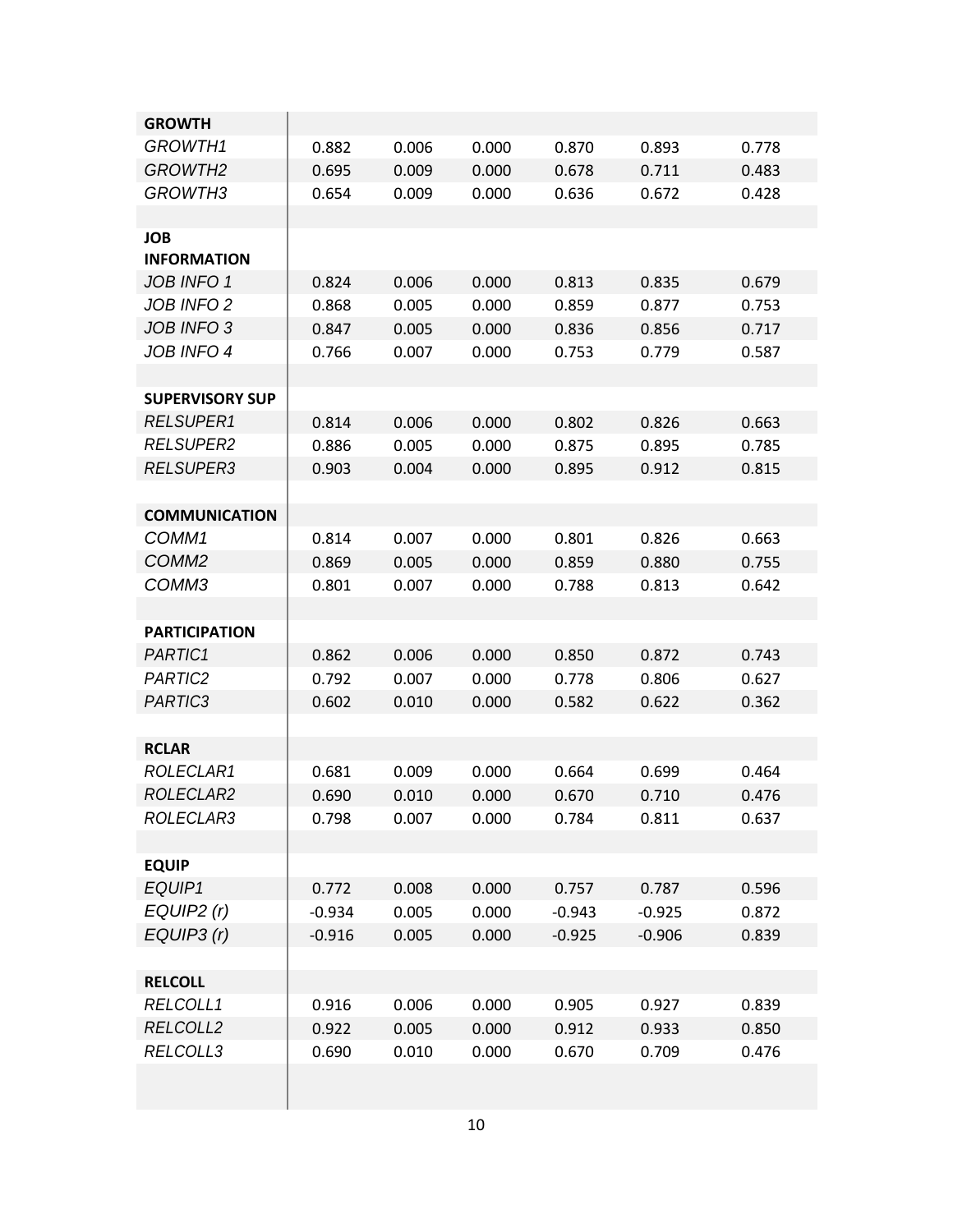| <b>REMUN</b>       |       |       |       |       |       |       |
|--------------------|-------|-------|-------|-------|-------|-------|
| <b>REMUN1</b>      | 0.875 | 0.005 | 0.000 | 0.866 | 0.884 | 0.766 |
| <b>REMUN2</b>      | 0.887 | 0.004 | 0.000 | 0.878 | 0.895 | 0.787 |
| <b>REMUN3</b>      | 0.935 | 0.004 | 0.000 | 0.927 | 0.942 | 0.874 |
|                    |       |       |       |       |       |       |
| <b>CAREER</b>      |       |       |       |       |       |       |
| CAREERP1           | 0.872 | 0.005 | 0.000 | 0.863 | 0.881 | 0.760 |
| CAREERP2           | 0.909 | 0.004 | 0.000 | 0.902 | 0.916 | 0.826 |
| CAREERP3           | 0.928 | 0.003 | 0.000 | 0.921 | 0.935 | 0.861 |
|                    |       |       |       |       |       |       |
| <b>PHYSILL</b>     |       |       |       |       |       |       |
| PHYSILL1           | 0.747 | 0.008 | 0.000 | 0.732 | 0.762 | 0.558 |
| PHYSILL2           | 0.584 | 0.010 | 0.000 | 0.563 | 0.604 | 0.341 |
| PHYSILL3           | 0.676 | 0.009 | 0.000 | 0.659 | 0.693 | 0.457 |
| PHYSILL4           | 0.715 | 0.008 | 0.000 | 0.699 | 0.730 | 0.511 |
| PHYSILL5           | 0.779 | 0.007 | 0.000 | 0.765 | 0.792 | 0.607 |
| PHYSILL6           | 0.729 | 0.009 | 0.000 | 0.711 | 0.745 | 0.531 |
|                    |       |       |       |       |       |       |
| <b>PSYCHILL</b>    |       |       |       |       |       |       |
| PSYCHILL1          | 0.842 | 0.005 | 0.000 | 0.832 | 0.853 | 0.709 |
| <b>PSYCHILL2</b>   | 0.677 | 0.009 | 0.000 | 0.659 | 0.694 | 0.458 |
| <b>PSYCHILL3</b>   | 0.778 | 0.007 | 0.000 | 0.764 | 0.791 | 0.605 |
| PSYCHILL4          | 0.810 | 0.006 | 0.000 | 0.798 | 0.822 | 0.656 |
| <b>PSYCHILL5</b>   | 0.771 | 0.007 | 0.000 | 0.757 | 0.785 | 0.594 |
| PSYCHILL6          | 0.790 | 0.007 | 0.000 | 0.777 | 0.803 | 0.624 |
| <b>PSYCHILL7</b>   | 0.712 | 0.008 | 0.000 | 0.695 | 0.728 | 0.507 |
|                    |       |       |       |       |       |       |
| <b>RESILIENCE</b>  |       |       |       |       |       |       |
| RESIL1             | 0.556 | 0.010 | 0.000 | 0.537 | 0.576 | 0.309 |
| RESIL <sub>2</sub> | 0.705 | 0.008 | 0.000 | 0.690 | 0.720 | 0.497 |
| <b>RESIL3</b>      | 0.811 | 0.006 | 0.000 | 0.800 | 0.822 | 0.658 |
| RESIL4             | 0.798 | 0.006 | 0.000 | 0.786 | 0.809 | 0.637 |
| <b>RESIL5</b>      | 0.822 | 0.006 | 0.000 | 0.811 | 0.832 | 0.676 |
| RESIL <sub>6</sub> | 0.781 | 0.006 | 0.000 | 0.768 | 0.793 | 0.610 |
|                    |       |       |       |       |       |       |
| <b>CCB</b>         |       |       |       |       |       |       |
| CCB1               | 0.870 | 0.006 | 0.000 | 0.859 | 0.881 | 0.757 |
| CCB <sub>2</sub>   | 0.679 | 0.009 | 0.000 | 0.661 | 0.696 | 0.461 |
| CCB <sub>3</sub>   | 0.735 | 0.008 | 0.000 | 0.718 | 0.751 | 0.540 |
| CCB4               | 0.616 | 0.009 | 0.000 | 0.598 | 0.634 | 0.379 |
| CCB <sub>5</sub>   | 0.612 | 0.009 | 0.000 | 0.593 | 0.630 | 0.375 |
| CCB <sub>6</sub>   | 0.858 | 0.005 | 0.000 | 0.848 | 0.868 | 0.736 |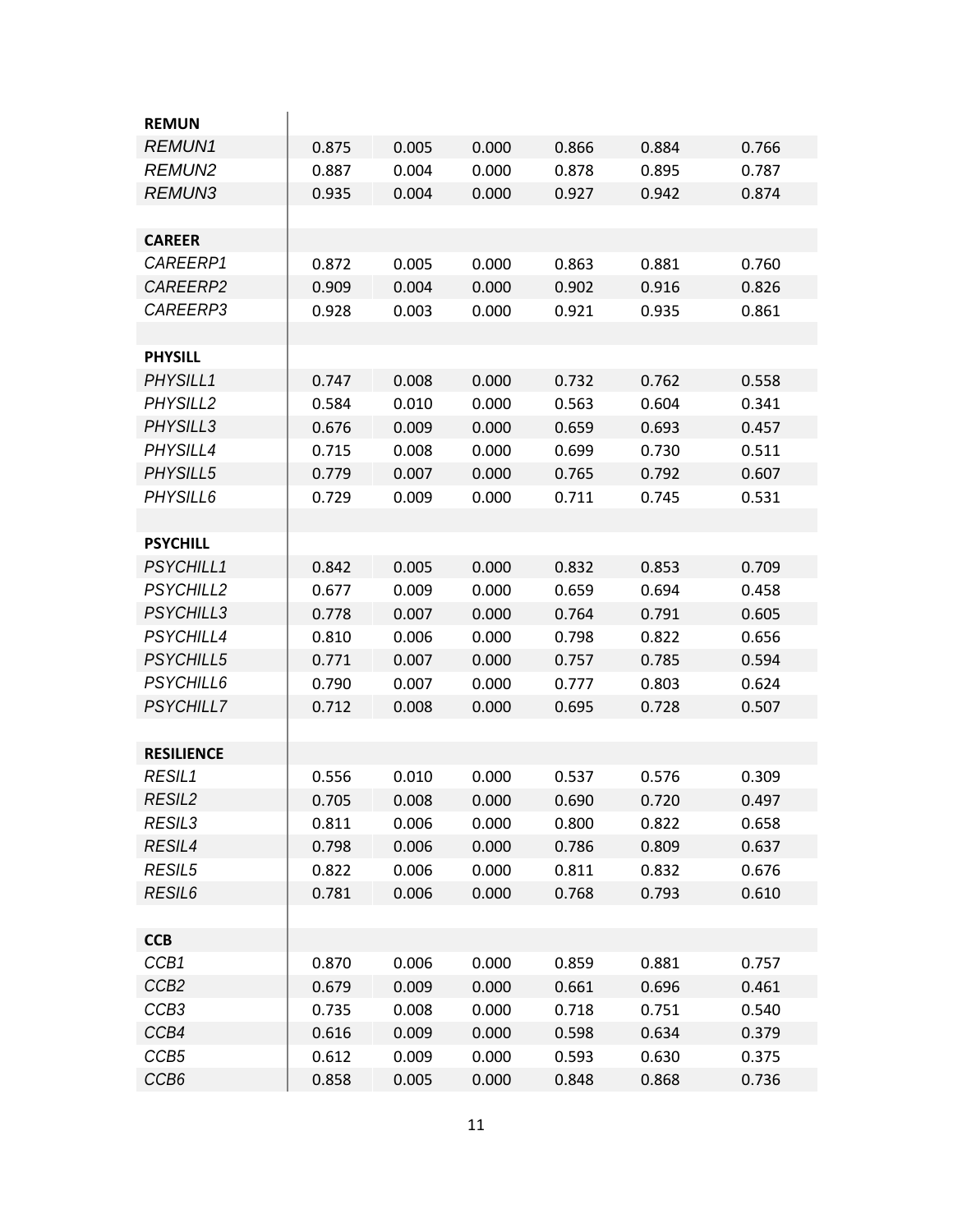| CCB7            | 0.694         | 0.008 | 0.000 | 0.678 | 0.709 | 0.482    |
|-----------------|---------------|-------|-------|-------|-------|----------|
|                 |               |       |       |       |       |          |
| <b>TURNOVER</b> |               |       |       |       |       |          |
| TURN1           | 0.825         | 0.004 | 0.000 | 0.816 | 0.834 | 0.681    |
| TURN2           | 0.880         | 0.004 | 0.000 | 0.873 | 0.887 | 0.774    |
| TURN3           | 0.786         | 0.005 | 0.000 | 0.776 | 0.796 | 0.618    |
| TURN4           | 0.704         | 0.007 | 0.000 | 0.691 | 0.717 | 0.496    |
|                 | _ _ _ _ _ _ _ |       | .     |       |       | $\cdots$ |

*Notes:* (R) = Reversed item; Statistical significance (p) < 0.001; 2.5% Upper & Lower = 95% Credibility Intervals

Resulting standardised factor loadings for all latent variables were all acceptable according to the guideline of  $\lambda > 0.500$ ; moreover, the vast majority of factor loadings were large ( $\lambda > 0.700$ ; Kline, 2011). Small S.D.'s were evident for all loadings which is an indication of accurate estimation. Additionally, 95% Credibility Intervals are also calculated for each estimate which provides additional support the significance, size and direction of the loading. Concerning the communalities ( $R^2$ ) values for all the items all of the items were above 0.300 except for WD5 which was relatively close. No clear guidance on communalities is given in the literature and a rule of thumb of 0.300 is applied by the research unit. We therefore find all item communalities acceptable, and the system investigates of all items (e.g. WD5) in all projects to ascertain if it was a useful item in that sample.

Concerning the correlations between variables (Table 6 below) it is clear that the direction of all the relationships is as expected from the literature on JD-R theory, for example:

- The job resources are all positively related.
- The job resources are all positively related.
- Job demands and job resources are negatively correlated.
- Job demands are positively correlated with burnout.
- Job resources are negatively correlated with burnout.
- Job resources are positively correlated with work engagement.
- Burnout and engagement are highly negatively correlated.
- Burnout is highly correlated with ill health (both physical and psychological).
- Burnout is negatively correlated with corporate citizenship behaviour.
- Work engagement is highly negatively correlated with turnoverintention.
- Work engagement is highly correlated with corporate citizenship behaviour.
- Turnover intention and corporate citizenship behaviour are highly negatively related.
- Resilience is negatively correlated with burnout.
- Resilience is positively correlated with work engagement.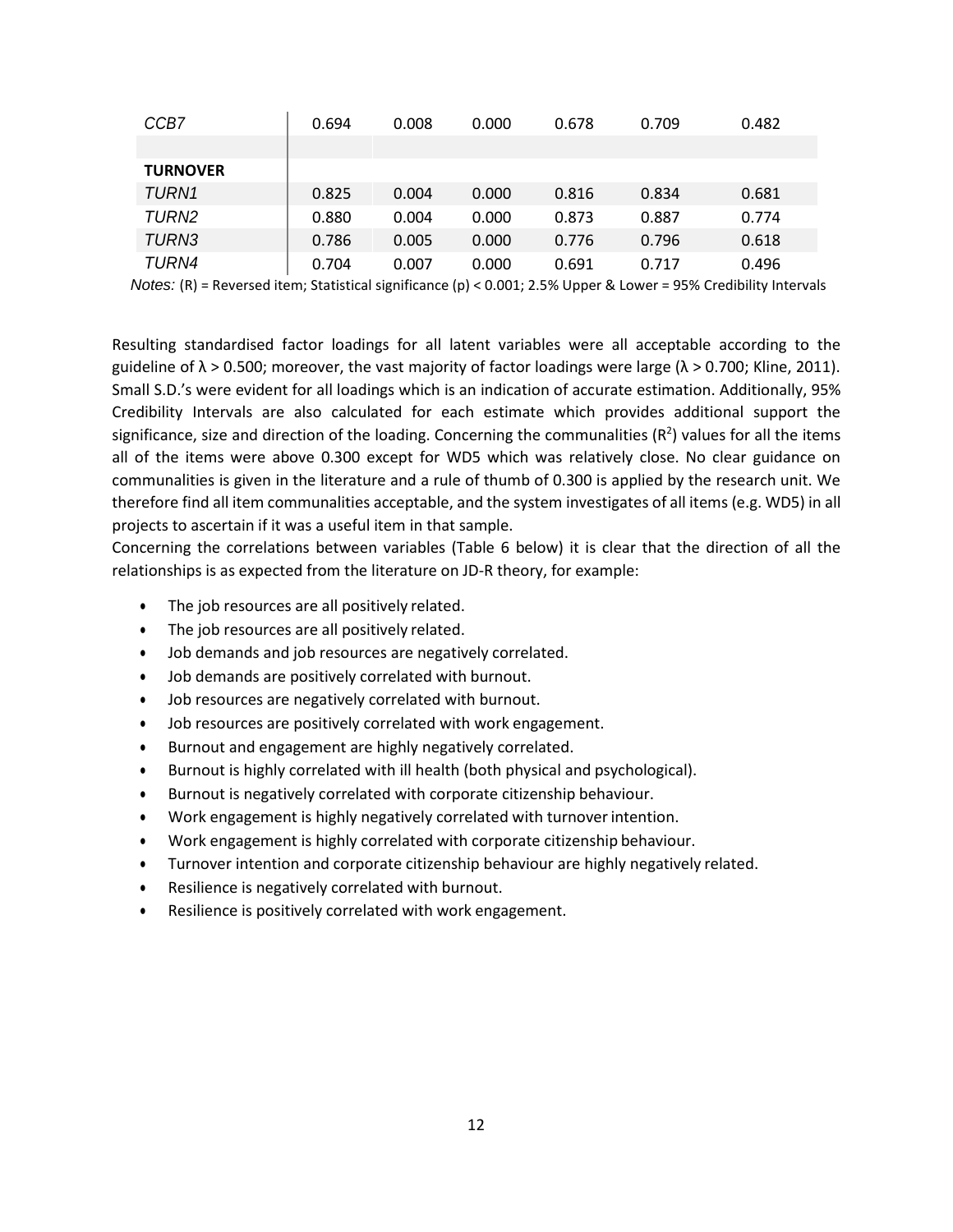#### *Table 7 - Correlation Matrix for the Latent Variables*

|                              | $\mathbf{1}$ | $\overline{2}$ | 3            |              | 5            | 6        | $\overline{7}$ | 8            | 9        | 10           | 11       | 12       | 13           | 14           | 15           | 16           | 17           | 18           | 19           |
|------------------------------|--------------|----------------|--------------|--------------|--------------|----------|----------------|--------------|----------|--------------|----------|----------|--------------|--------------|--------------|--------------|--------------|--------------|--------------|
| 1. Engagement                | $\mathbf{1}$ |                |              |              |              |          |                |              |          |              |          |          |              |              |              |              |              |              |              |
| 2. Burnout                   | $-0.837$     | 1              |              |              |              |          |                |              |          |              |          |          |              |              |              |              |              |              |              |
| 3. Pace and amount of work   | $-0.070$     | 0.395          | $\mathbf{1}$ |              |              |          |                |              |          |              |          |          |              |              |              |              |              |              |              |
| 4. Quantitative load         | 0.122        | 0.200          | 0.946        | $\mathbf{1}$ |              |          |                |              |          |              |          |          |              |              |              |              |              |              |              |
| 5. Emotional load            | $-0.361$     | 0.611          | 0.701        | 0.582        | $\mathbf{1}$ |          |                |              |          |              |          |          |              |              |              |              |              |              |              |
| 6. Growth opportunities      | 0.611        | $-0.56$        | $-0.071$     | 0.043        | $-0.266$     | 1        |                |              |          |              |          |          |              |              |              |              |              |              |              |
| 7. Job Information           | 0.556        | $-0.526$       | $-0.162$     | $-0.020$     | $-0.347$     | 0.615    | 1              |              |          |              |          |          |              |              |              |              |              |              |              |
| 8. Supervisory relationships | 0.479        | $-0.503$       | $-0.212$     | $-0.057$     | $-0.433$     | 0.554    | 0.775          | $\mathbf{1}$ |          |              |          |          |              |              |              |              |              |              |              |
| 9. Communication             | 0.559        | $-0.53$        | $-0.152$     | $-0.002$     | $-0.366$     | 0.657    | 0.791          | 0.649        | 1        |              |          |          |              |              |              |              |              |              |              |
| 10. Participation            | 0.608        | $-0.574$       | $-0.16$      | 0.005        | $-0.398$     | 0.698    | 0.814          | 0.857        | 0.861    | $\mathbf{1}$ |          |          |              |              |              |              |              |              |              |
| 11. Role Clarity             | 0.614        | $-0.560$       | $-0.133$     | 0.027        | $-0.361$     | 0.540    | 0.964          | 0.765        | 0.776    | 0.806        | 1        |          |              |              |              |              |              |              |              |
| 12. Equipment                | 0.254        | $-0.372$       | $-0.285$     | $-0.169$     | $-0.427$     | 0.297    | 0.330          | 0.320        | 0.385    | 0.330        | 0.322    | 1        |              |              |              |              |              |              |              |
| 13. Colleague Relationships  | 0.401        | $-0.394$       | $-0.176$     | $-0.058$     | $-0.339$     | 0.404    | 0.456          | 0.469        | 0.492    | 0.535        | 0.487    | 0.276    | $\mathbf{1}$ |              |              |              |              |              |              |
| 14. Remuneration             | 0.237        | $-0.292$       | $-0.172$     | $-0.107$     | $-0.245$     | 0.444    | 0.307          | 0.317        | 0.339    | 0.366        | 0.212    | 0.265    | 0.18         | $\mathbf{1}$ |              |              |              |              |              |
| 15. Career paths             | 0.535        | $-0.531$       | $-0.118$     | $-0.042$     | $-0.307$     | 0.844    | 0.503          | 0.478        | 0.556    | 0.568        | 0.425    | 0.253    | 0.315        | 0.503        | $\mathbf{1}$ |              |              |              |              |
| 16. Physical III-Health      | $-0.447$     | 0.646          | 0.364        | 0.255        | 0.576        | $-0.303$ | $-0.313$       | $-0.317$     | $-0.314$ | $-0.385$     | $-0.325$ | $-0.320$ | $-0.285$     | $-0.295$     | $-0.314$     | $\mathbf{1}$ |              |              |              |
| 17. Psychological Ill-Health | $-0.624$     | 0.798          | 0.385        | 0.238        | 0.642        | $-0.373$ | $-0.412$       | $-0.415$     | $-0.41$  | $-0.469$     | $-0.446$ | $-0.345$ | $-0.377$     | $-0.25$      | $-0.384$     | 0.875        | $\mathbf{1}$ |              |              |
| 18. Resilience               | 0.520        | $-0.549$       | $-0.121$     | 0.012        | $-0.381$     | 0.394    | 0.391          | 0.36         | 0.395    | 0.436        | 0.412    | 0.298    | 0.288        | 0.321        | 0.349        | $-0.508$     | $-0.599$     | $\mathbf{1}$ |              |
| <b>19. CCB</b>               | 0.613        | $-0.486$       | $-0.008$     | 0.13         | $-0.172$     | 0.493    | 0.408          | 0.368        | 0.481    | 0.498        | 0.445    | 0.221    | 0.312        | 0.352        | 0.447        | $-0.22$      | $-0.331$     | 0.413        | $\mathbf{1}$ |
| 20. Turnover intention       | $-0.663$     | 0.608          | 0.103        | $-0.022$     | 0.354        | $-0.616$ | $-0.509$       | $-0.493$     | $-0.558$ | $-0.592$     | $-0.525$ | $-0.296$ | $-0.357$     | $-0.434$     | $-0.594$     | 0.333        | 0.452        | $-0.455$     | $-0.869$     |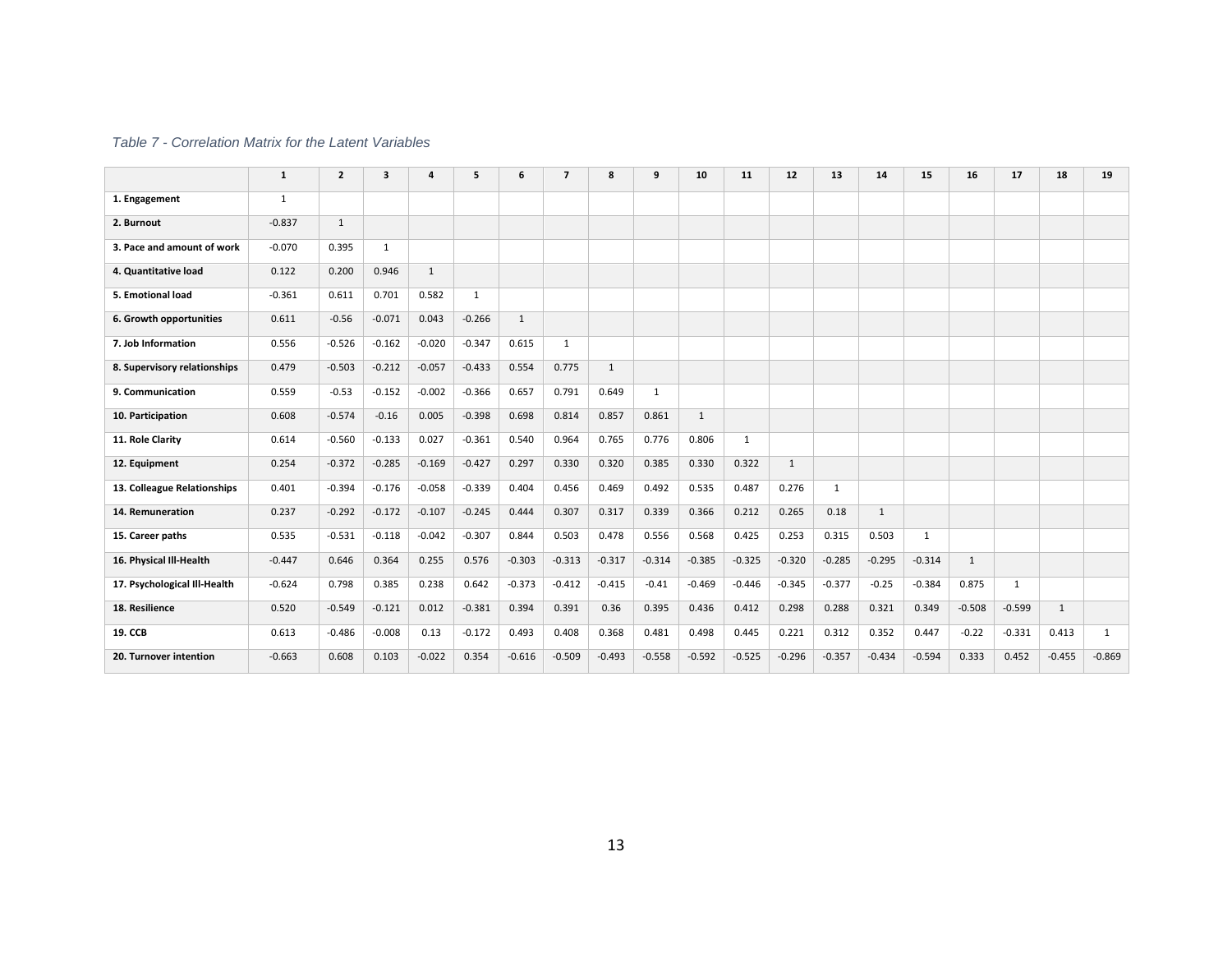# <span id="page-13-0"></span>Summary and Conclusion

The aim of this technical appendix was to demonstrate the psychometric properties of the OHFB. Results of latent variable modelling with structural equation modelling methods revealed that:

- The reliability indicators alpha / omegas were acceptable (> 0.70)
- All factor loadings loaded acceptably on all the latent variables.
- All factor loadings were statistically significant at the  $p < 0.001$  level.
- The standard errors of were quite small, indicating very accurate estimation of the loadings.
- The correlations between variables are in the directions as is theorized in the literature.

Therefore, the OHFB's measurement properties are acceptable according to the most stringent standards of statistical modelling today.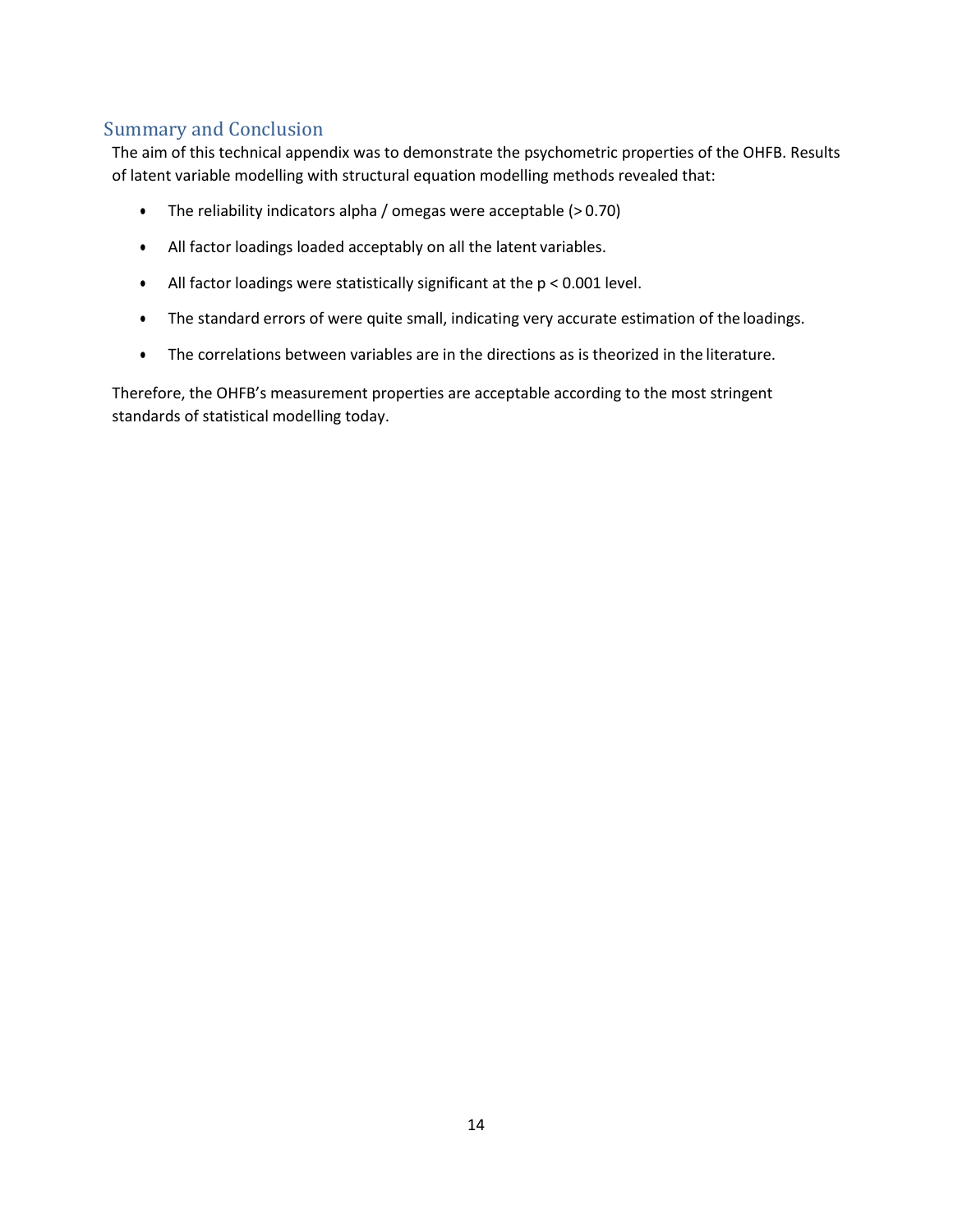#### <span id="page-14-0"></span>References to this document

- 1. Afriforte (2013). The Organisational Human Factor Benchmark Workplace Analytics System. Potchefstroom, ZA: Afriforte (Pty) Ltd.
- 2. Bakker, A. B., & Demerouti, E. (2007). The Job Demands-Resources model: State of the art. Journal of Managerial Psychology, 22, 309–328.
- 3. Bakker, A. B., Demerouti, E., & Euwema, M. C. (2005). Job resources buffer the impact of job demands on burnout. Journal of Occupational Health Psychology, 10(2), 170–180.
- 4. Bakker, A. B., Demerouti, E., Taris, T., Schaufeli, W. B., & Schreurs, P. (2003). A multi-group analysis of the Job Demands-Resources model in four home care organizations. International Journal of Stress Management, 10, 16–38.
- 5. Bakker, A. B., Hakanen, J. J., Demerouti, E., & Xanthopoulou, D. (2007). Job resources boost work engagement particularly when job demands are high. Journal of Educational Psychology, 99, 274–284.
- 6. Csikszentmihalyi, M. (1990). Flow: The psychology of optimal experience. New York, NY: Harper and Row.
- 7. De Beer, L., Rothmann, S., Jr, & Pienaar, J. (2012). A confirmatory investigation of a job demands-resources model using a categorical estimator. Psychological Reports, 111(2), 528-544.
- 8. Karasek, R. A. (1979). Job demand, job decision latitude, and mental strain: Implications for job redesign. Administrative Science Quarterly, 24(2), 285–308.
- 9. Kline, R. B. (2011). Principles and practice of structural equation modeling. Guilford press.
- 10. Langelaan, S. (2007). Burnout and work engagement: Exploring individual and psychophysiological differences. Doctoral dissertation, Utrecht University, The Netherlands.
- 11. Llorens, S., Bakker, A. B., Schaufeli, W., & Salanova, M. (2006). Testing the robustness of the job demandsresources model. International Journal of Stress Management, 13, 378–391.
- 12. Muthén, L. K., & Muthén, B. O. (2013). Mplus User's Guide (7th ed.). Muthén & Muthén, Los Angeles, CA.
- 13. Raykov, T. (2012). Scale construction and development using structural equation modeling. In: Handbook of structural equation modeling, R. H. Hoyle (Ed.), 472-492. New York, NY: Guilford Press.
- 14. Schaufeli, W. B., & Bakker, A. B. (2004). Job demands, job resources and their relationship with burnout and engagement: A multi-sample study. Journal of Organizational Behaviour, 25, 293–315.
- 15. Schaufeli, W. B., & Enzmann, D. (1998). The burnout companion to study and practice: a critical analysis. London: Taylor & Francis.
- 16. Schaufeli, W. B., Salanova, M., González-Romá, V., & Bakker, A. B. (2002). The measurement of engagement and burnout: A two sample confirmatory factor analytic approach. Journal of Happiness studies, 3(1), 71-92.
- 17. Schaufeli, W. B., & Taris, T. W. (2005). The conceptualization and measurement of burnout: common ground and worlds apart. Work and Stress, 19(3), 256–262.
- 18. Seligman, M. E., & Csikszentmihalyi, M. (2000). Positive psychology: an introduction. American psychologist, 55(1), 5-14.
- 19. Siegrist, J. (1996). Adverse health effects of high effort low reward conditions at work. Journal of Occupational Health Psychology, 1, 27–43.